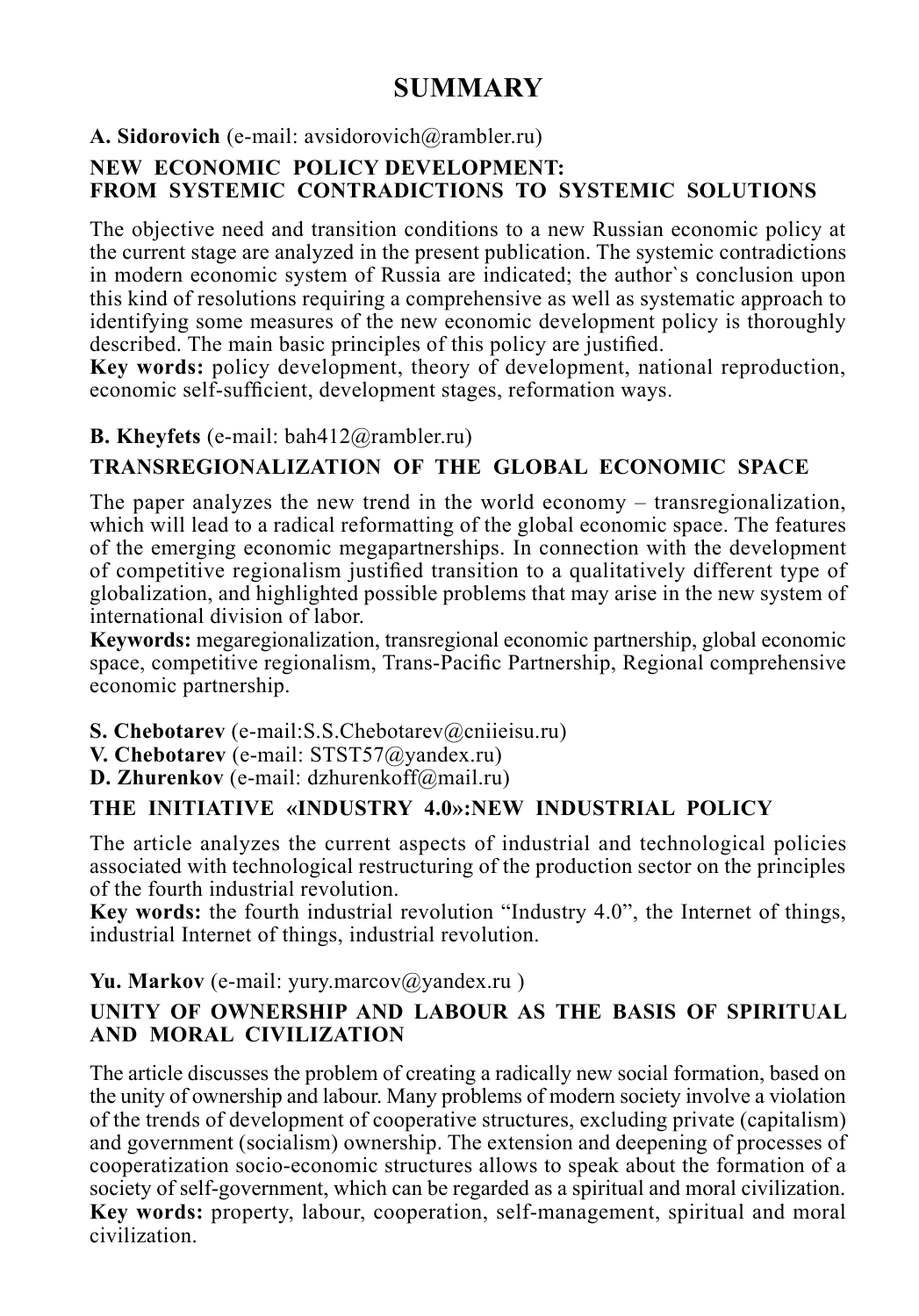**A. Kokhno** (e-mail: pavelkohno@mail.ru) **S. Sitnikov**

## **MODELS OF CALKULATIONS OF FINANCIAL COSTS OF INNOVATIVE PROGRAMS**

In article process of development of innovative programs for the enterprises of defense industry complex which is connected with need of the accounting of considerable part of the specific factors and indicators distinguishing these enterprises from bulk of the industrial enterprises is investigated. The economic-mathematical model of the innovative development of the enterprise which is carrying out research and developmental works and having pilot production is described. The indicators of an assessment of efficiency of the investment project in general characterizing technical, technological and organizational design solutions from the economic point of view are analysed. **Key words:** defense industry complex, economic efficiency, investment project, mathematical criteria of efficiency.

- **K. Abdurakhmanov** (e-mail: nodira28uz@mail.ru)
- **N. Zokirova** (e-mail: nodira28uz@mail.ru)
- **Z. Shakarov** (e-mail: zafarshakarov@mail.ru)

## **THE GRADUALIST APPROACH OF UZBEKISTAN THE TRANSFOR-MATION OF THE ECONOMY**

In the article there analyzed the experience of the Republic of Uzbekistan on transition from administrative and command system to market relations on «gradual model» and problem of further modernization of national economy.

**Key words:** gradual approach, shock therapy, «Uzbek model» of development.

#### **B. Bogoutdinov** (e-mail: borisbash@mail.ru)

## **SMALL BUSINESS IN RUSSIA: THE ANALYSIS OF PROFITABILITY AND SUPPORTIVE MEASURES**

In this article, the results of the quantitative analysis of return on Russian small and medium-sized businesses (hereinafter SMEs) for the period 2013–2015 was conducted by the author. The analysis reflects the drop in profitability on certain types of business activities in the regions. The author offers measures to support small business, which would enhance economic incentives for entrepreneurs.

**Key words:** return on investment, small business, medium business support measures, economic incentives.

**I. Mitrofanova** (e-mail: mitrofanova@volsu.ru)

A. **Zhukov** (e-mail: labser@volsu.ru)

**I. Mitrofanova** (е-mail: mia05011986@yandex.ru)

## **INFLUENCE OF RISK FACTOR ON IMPLEMENTATION OF MODERN RUSSIAN TERRITORIAL MEGAPROJECTS**

The identification signs of territorial megaprojects and various risks accompanying processes of development and implementation of large investment projects are considered. The special attention is paid by authors of article to such types of risk as risk of competences and corruption.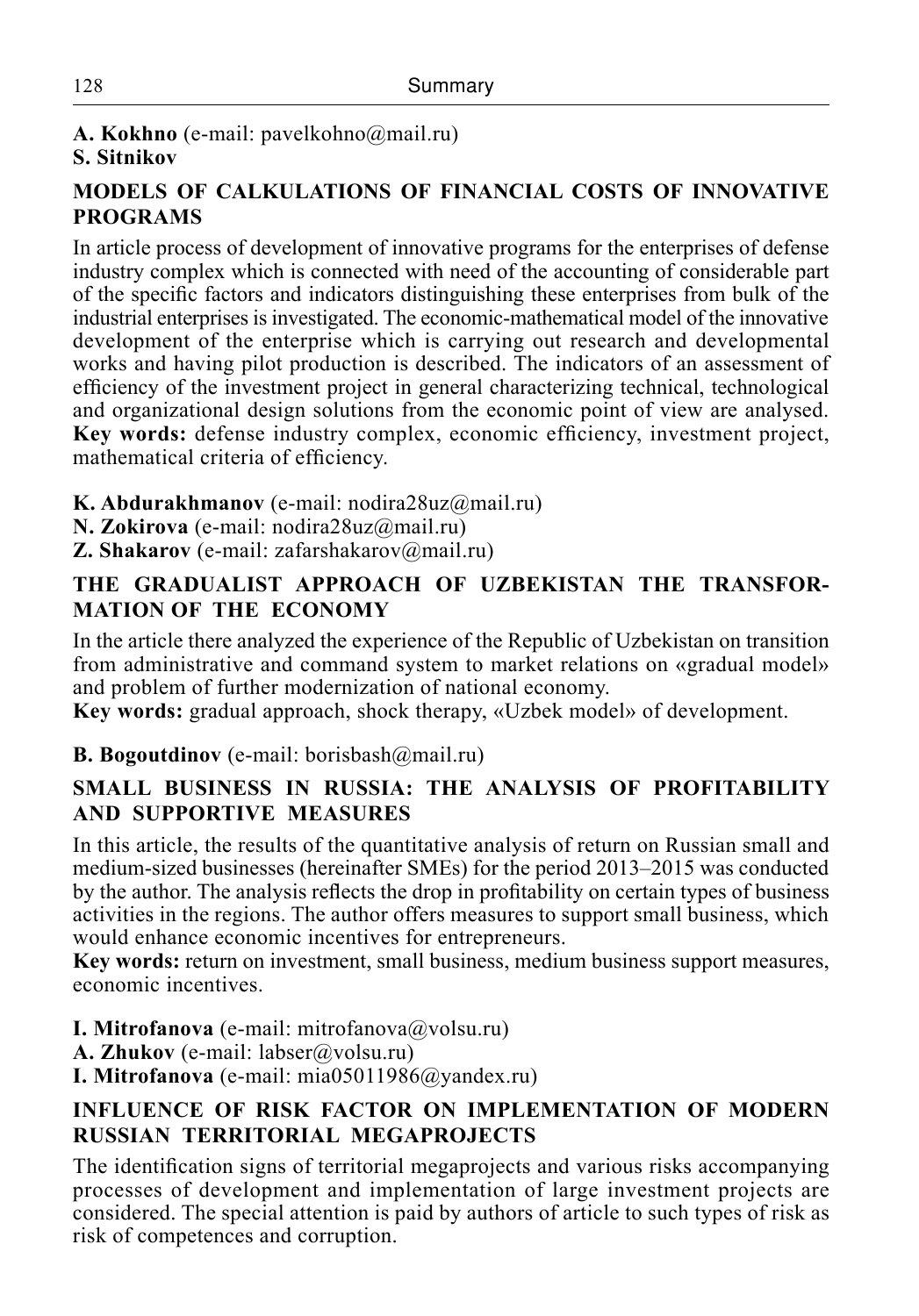On the example of modern Russian megaprojects, such as «the Urals Industrial – Polar Ural Mountains» and Olympic venues in the city of Sochi, it is shown that these risks became or the reason of rebranding of the megaproject, or have led to essential excess of the actual expenses in comparison with planned.

**Key words:** territory, megaproject, development, complexity, life cycle, uncertainty, risk, national strategy, regional policy.

**Tatiana Novikova** (e-mail: noviktata@rambler.ru) **Evgenii Vorobev** (e-mail: zhenvo@yandex.ru)

#### **ABOUT EDUCATIONAL RESULTS OF UNIVERSITY GRADUATES**

The decision of problems of modernization of Russian educational system involves the analysis of the competence of graduates. In this line the educational institutions need to cooperate with employers that impose new requirements on the modern labour market. Also considers the concept of educational outcomes by analyzing the implementation of standards of training in economic fields.

**Key words:** upgrade of the higher education, tendency of educational development, competence approach, educational standards, education quality evaluation, professional activity, indicators of a quality evaluation of educational services, educational results, labor market, educational technologies.